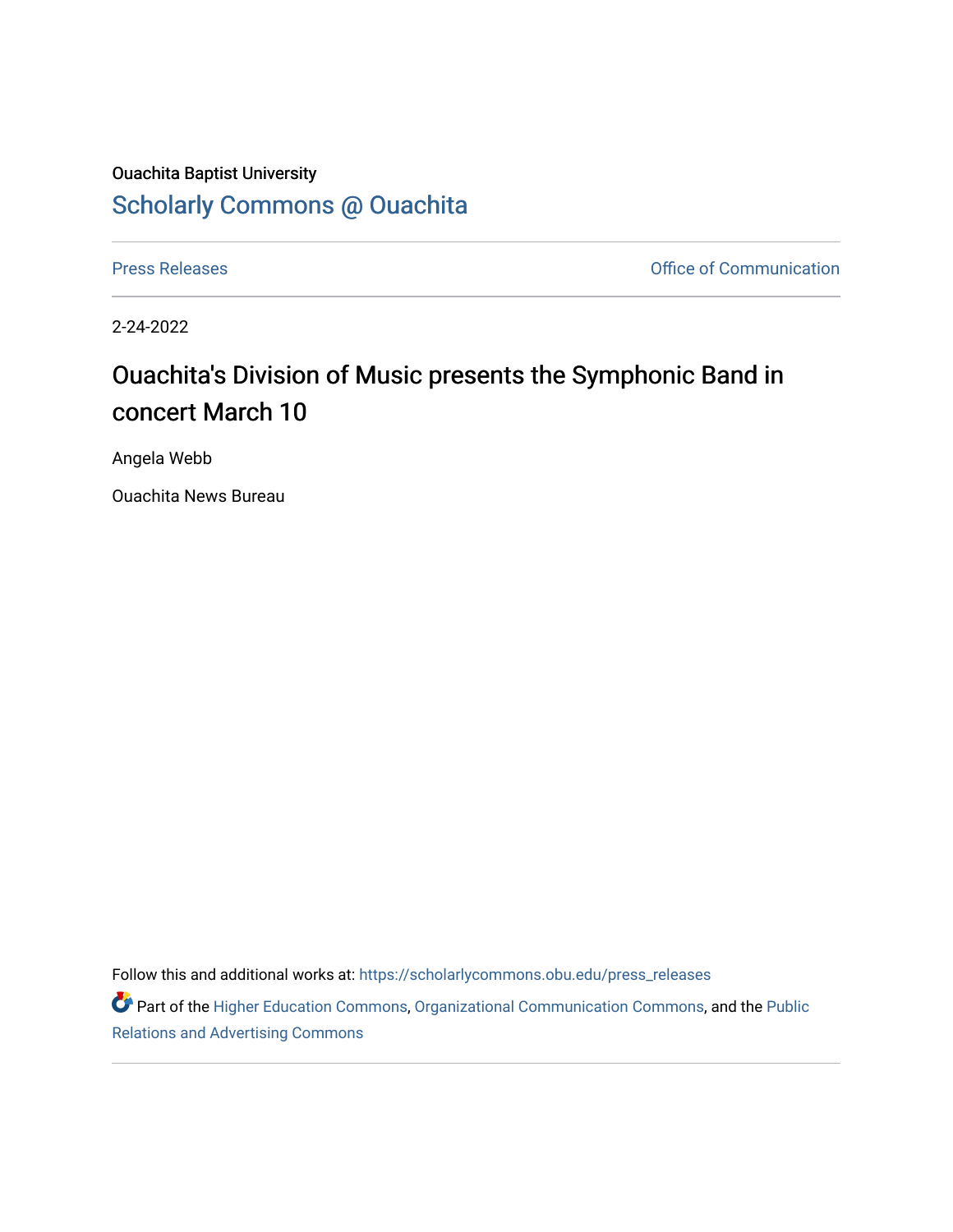## **BAPTIST**



For immediate release **Ouachita's Division of Music presents the Symphonic Band in concert March 10** *By Angela Webb* February 24, 2022 For more information, contact OBU's news bureau at [newsbureau@obu.edu](mailto:newsbureau@obu.edu) or (870) 245-5206.

ARKADELPHIA, Ark.—The Division of Music at Ouachita Baptist University will present the Symphonic Band in concert Thursday, March 10, at 7:30 p.m. in Jones Performing Arts Center, 409 Ouachita Street. The performance is free and open to the public.

"We will present music that spans nearly 300 years," said Conductor Jim Lloyd, instructor of music and athletic band director at Ouachita. "From the Scottish folk song 'Loch Lomond,' composed in 1746, to 'Lightening Field,' which depicts a modern-day natural art exhibit, the Ouachita Symphonic Band will take the audience on a musical journey through time and world cultures."

"Loch Lomond," by Frank Ticheli, tells the story of two Scottish soldiers imprisoned at Carlisle Castle in England following the Battle of Culloden Moor, while John Mackey's "Lightning Field" takes its title from a work of art by Walter De Maria. The Symphonic Band will also perform "Prairie Dances" by David Holsinger, a musical portrait of the cattle region of Texas after the arrival of the railroad in 1882; "Gabriel's Oboe," written by Ennio Morricone for the 1986 film "The Mission" and featuring Brock Wade, a junior instrumental music education major from Plano, Texas, on oboe; and "Pink Lemonade—A Circus Parade," originally written for banjo by A.J. Weidt in 1921.